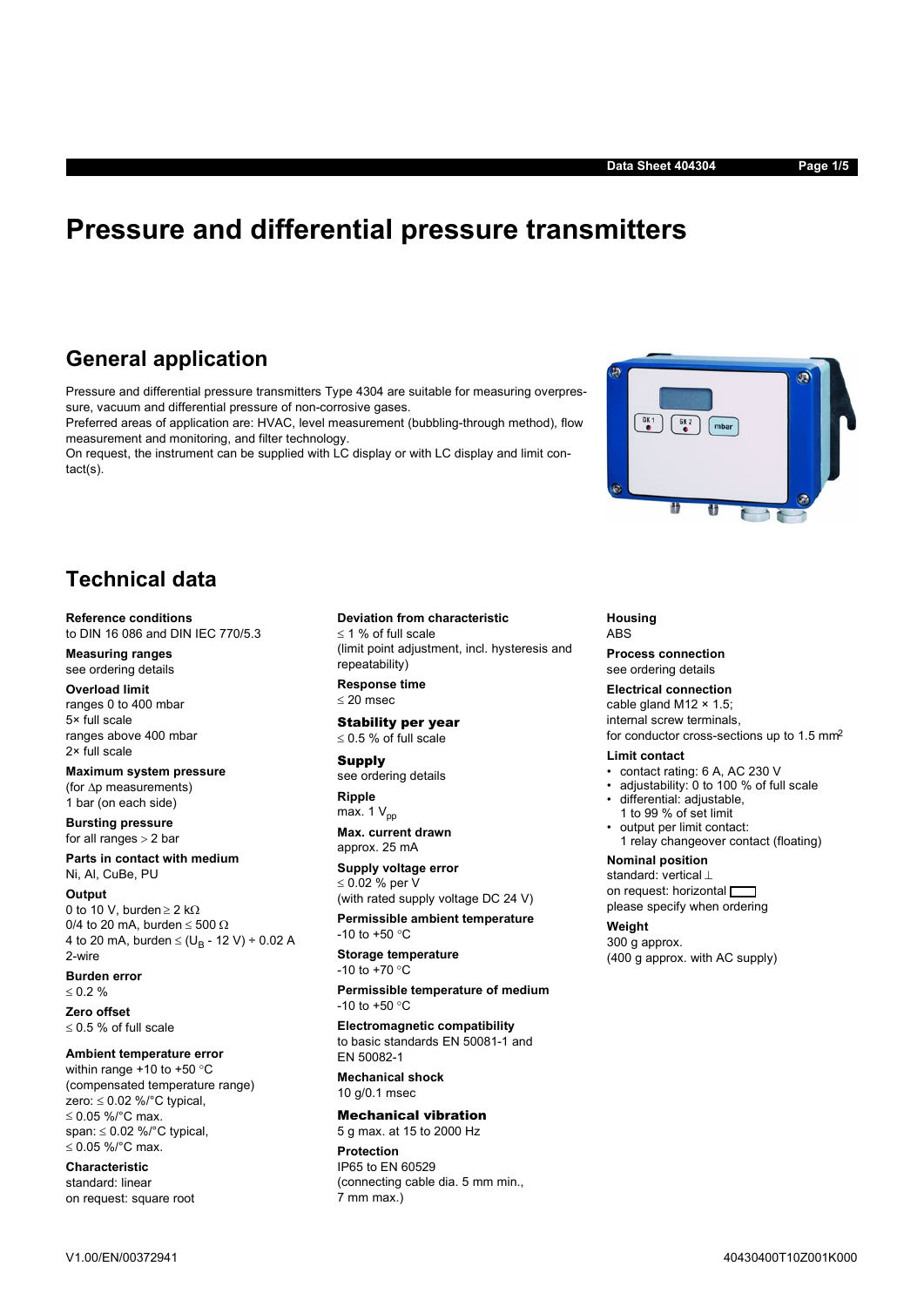# **Electrical connection**

| <b>Connection</b>                                                      |  | <b>Terminals Terminal block</b> |                |  |  |  |
|------------------------------------------------------------------------|--|---------------------------------|----------------|--|--|--|
| Voltage supply<br>DC 19 to 31 V                                        |  | $\overline{+}$<br>ь.            | 2              |  |  |  |
| Voltage supply<br>AC 230 V or AC 115 V or AC 24 V                      |  | N<br>L <sup>1</sup>             | $\overline{2}$ |  |  |  |
| Output<br>0 to 10 V, 0/4 to 20 mA, 3-wire                              |  | ÷                               | 3<br>4         |  |  |  |
| Output<br>4 to 20 mA, 2-wire<br>proportional current in voltage supply |  | $\div$                          | $\overline{2}$ |  |  |  |

# **Dimensions**

**for compression fitting 8 mm (process connection 296)**



**for hose connection Ø 6.6 × 11 mm (process connection 298)**



\* 80 for basic type extensions "011", "012", "014", "015" and square root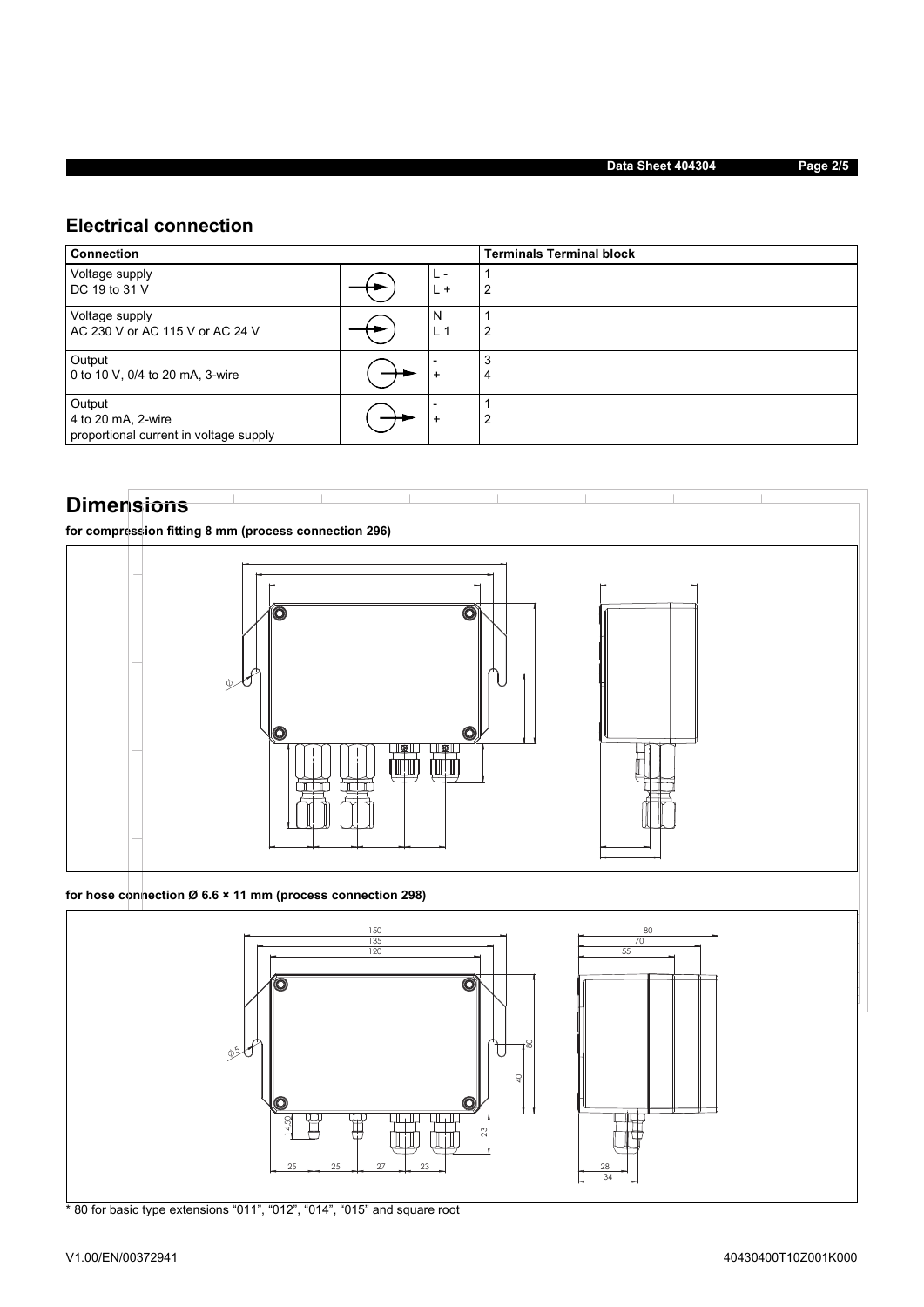**Data Sheet 404304 Page 3/5**



for ranges  $\leq 40$  Pa (with automatic zeroing)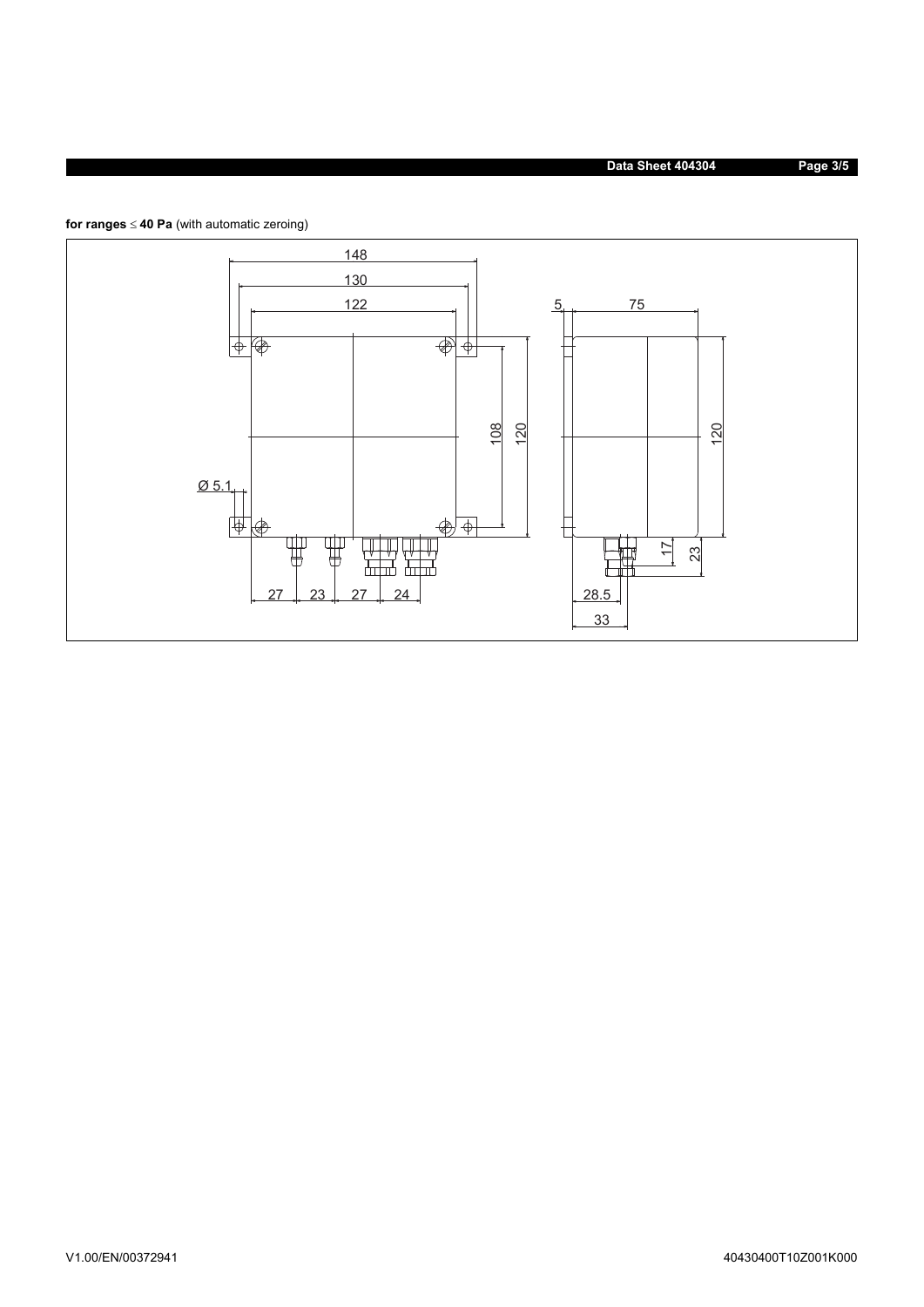# **Ordering details**

|            | (1) | <b>Basic type</b>                                                                                  |
|------------|-----|----------------------------------------------------------------------------------------------------|
| 404304/000 |     | Pressure and differential pressure transmitter with inductive measuring system                     |
| 404304/011 |     | Pressure and differential pressure transmitter with one limit contact                              |
| 404304/012 |     | Pressure and differential pressure transmitter with two limit contacts <sup>a</sup>                |
| 404304/013 |     | Pressure and differential pressure transmitter with LCD display 3 1/2-digit                        |
| 404304/014 |     | Pressure and differential pressure transmitter with one limit contact and LCD display 3 1/2-digit  |
| 404304/015 |     | Pressure and differential pressure transmitter with two limit contacts and LCD display 3 1/2-digit |
|            | (2) | Input                                                                                              |
| 396        |     | 0 to 10 Pab                                                                                        |
| 397        |     | 0 to 20 $Pab$                                                                                      |
| 398        |     | 0 to 30 $Pab$                                                                                      |
| 399        |     | 0 to 40 $Pab$                                                                                      |
| 400        |     | 0 to 0.5 mbar relative pressure                                                                    |
| 401        |     | 0 to 0.6 mbar relative pressure                                                                    |
| 402        |     | 0 to 1 mbar relative pressure                                                                      |
| 403        |     | 0 to 1.6 mbar relative pressure                                                                    |
| 404        |     | 0 to 2.5 mbar relative pressure                                                                    |
| 405        |     | 0 to 4 mbar relative pressure                                                                      |
| 406        |     | 0 to 5 mbar relative pressure                                                                      |
| 407        |     | 0 to 6 mbar relative pressure                                                                      |
| 408        |     | 0 to 10 mbar relative pressure                                                                     |
| 409        |     | 0 to 16 mbar relative pressure                                                                     |
| 410        |     | 0 to 25 mbar relative pressure                                                                     |
| 411        |     | 0 to 40 mbar relative pressure                                                                     |
| 412        |     | 0 to 50 mbar relative pressure                                                                     |
| 413        |     | 0 to 60 mbar relative pressure                                                                     |
| 414        |     | 0 to 100 mbar relative pressure                                                                    |
| 415        |     | 0 to 160 mbar relative pressure                                                                    |
| 451        |     | 0 to 0.25 bar relative pressure                                                                    |
| 452        |     | 0 to 0.4 bar relative pressure                                                                     |
| 453        |     | 0 to 0.6 bar relative pressure                                                                     |
| 454        |     | 0 to 1.0 bar relative pressure                                                                     |
| 423        |     | 800 to 1000 mbar absloute pressure <sup>c</sup>                                                    |
| 422        |     | 800 to 1200 mbar absloute pressure <sup>c</sup>                                                    |
| 421        |     | 900 to 1100 mbar absloute pressure <sup>c</sup>                                                    |
| 420        |     | 950 to 1050 mbar absloute pressure <sup>c</sup>                                                    |
| 488        |     | 0 to 1,0 bar absloute pressure                                                                     |
| 999        |     | Special measuring range relative pressure                                                          |
|            | (3) | Output                                                                                             |
| 402        |     | 0 to 20 mA, three-wire                                                                             |
| 403        |     | 0 to 20 mA, three-wire, square root                                                                |
| 404        |     | 4 to 20 mA, two-wire, squre root                                                                   |
| 405        |     | 4 to 20 mA, two-wire                                                                               |
| 406        |     | 4 to 20 mA, three-wire                                                                             |
| 407        |     | 4 to 20 mA, three-wire, square root                                                                |
| 415        |     | 0 to 10 V, three-wire                                                                              |
| 416        |     | 0 to 10 V, three-wire, square root                                                                 |
| 451        |     | 0 to 20 mA, three-wire, extended response time                                                     |
| 452        |     | 0 to 20 mA, three-wire, extended response time, square root                                        |
| 453        |     | 4 to 20 mA, two-wire, extended response time                                                       |